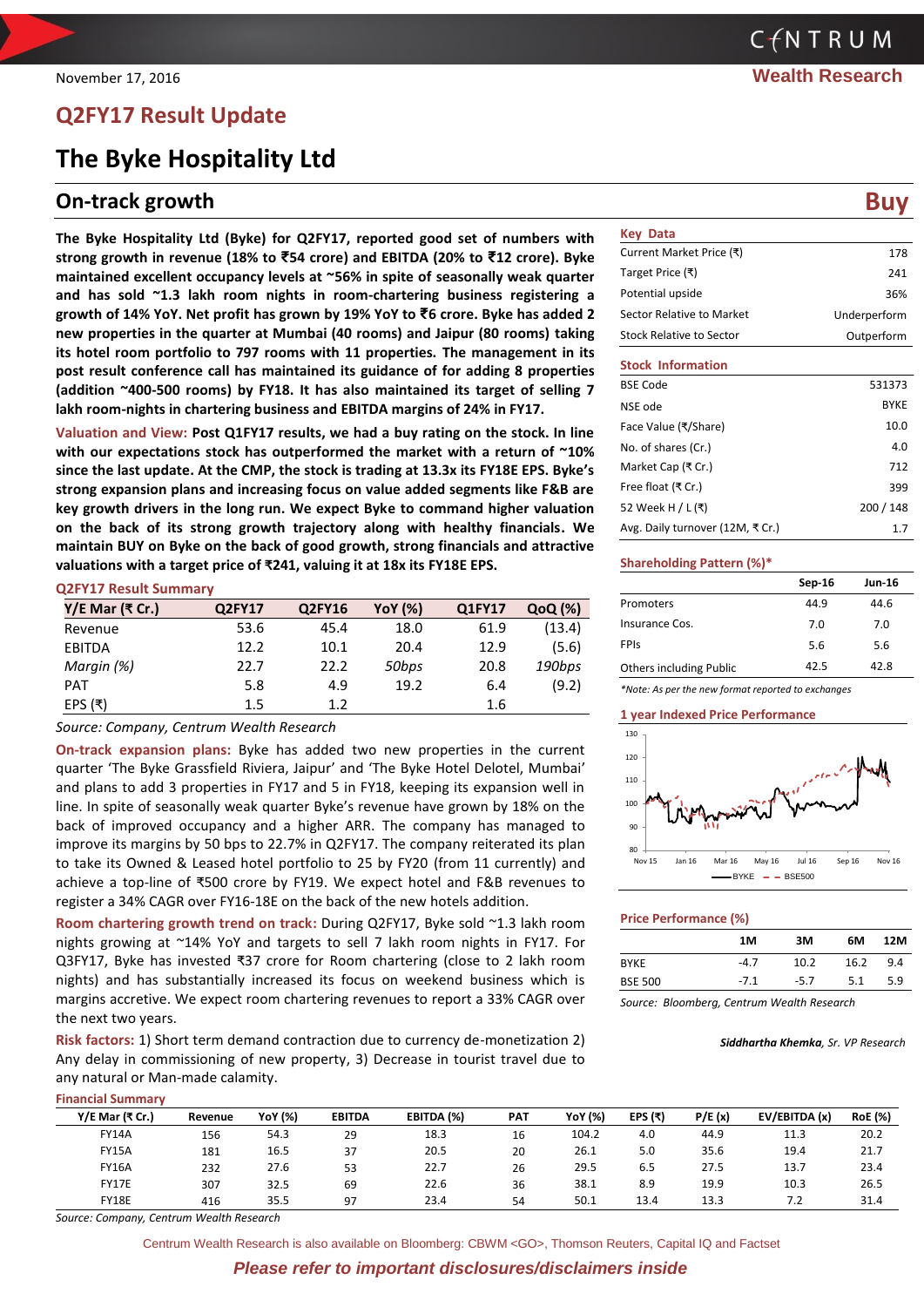# **Exhibit 1: Revenue mix**



*Source: Company, Centrum Wealth Research*



**Exhibit 2: Room-Chartering segment trends**

*Source: Company, Centrum Wealth Research*



# **Exhibit 3: EBITDA and PAT Trends**

*Source: Company, Centrum Wealth Research*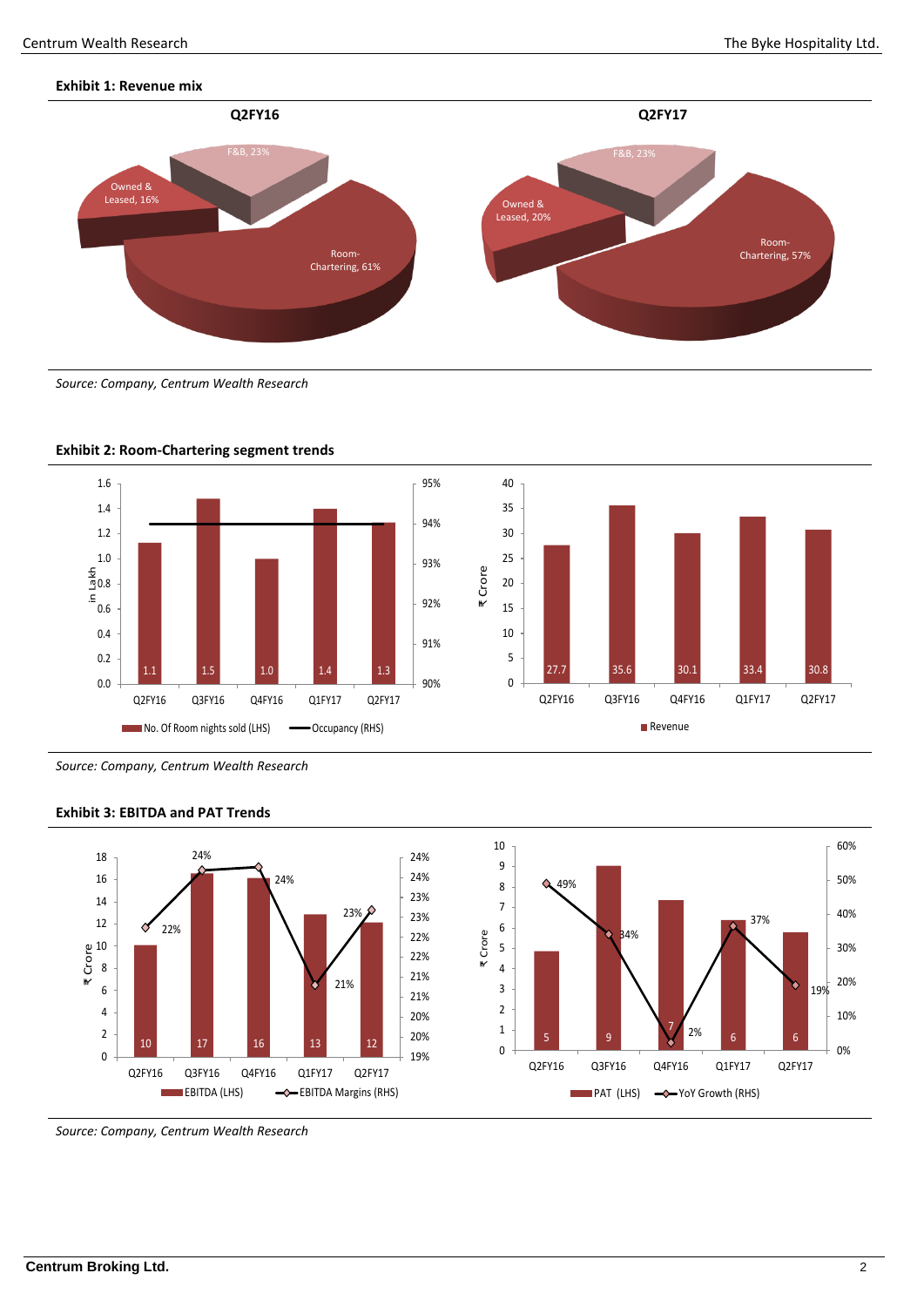$\overline{\phantom{a}}$ 

# **Exhibit 4: Quarterly Performance**

| LATINIC 7. QUALICITY FELIOLITIQUE<br>Y/E Mar (₹ Cr.) | <b>Q2FY16</b> | Q3FY16 | Q4FY16 | Q1FY17 | Q2FY17 |
|------------------------------------------------------|---------------|--------|--------|--------|--------|
| Revenue                                              | 45.4          | 70.0   | 68.0   | 61.9   | 53.6   |
| YoY Growth %                                         | 25.5          | 22.7   | 19.4   | 28.6   | 18.0   |
| <b>Operational Cost</b>                              | 30.8          | 46.7   | 44.5   | 41.9   | 36.1   |
| % of sales                                           | 67.8          | 66.8   | 65.5   | 67.6   | 67.3   |
| Personnel expenses                                   | 1.4           | 1.9    | 1.9    | 2.2    | 2.2    |
| % of sales                                           | 3.0           | 2.7    | 2.8    | 3.5    | 4.1    |
| Other Exp.                                           | 3.1           | 4.8    | 5.4    | 5.0    | 3.2    |
| % of sales                                           | 6.9           | 6.9    | 8.0    | 8.0    | 6.0    |
| <b>EBIDTA</b>                                        | 10.1          | 16.6   | 16.2   | 12.9   | 12.2   |
| <b>EBIDTA margin %</b>                               | 22.2          | 23.7   | 23.8   | 20.8   | 22.7   |
| Depreciation                                         | 2.3           | 2.4    | 4.6    | 2.8    | 3.0    |
| Interest                                             | 0.4           | 0.3    | 0.4    | 0.3    | 0.3    |
| Other Income                                         | 0.0           | 0.0    | 0.0    | 0.0    | 0.0    |
| <b>PBT</b>                                           | 7.4           | 13.8   | 11.2   | 9.8    | 8.9    |
| Provision for tax                                    | 2.6           | 4.8    | 3.9    | 3.4    | 3.1    |
| Effective tax rate %                                 | 34.6          | 34.7   | 34.4   | 34.6   | 34.6   |
| <b>Net Profit</b>                                    | 4.9           | 9.0    | 7.4    | 6.4    | 5.8    |
| YoY Growth %                                         | 64.9          | 49.0   | 34.1   | 2.3    | 36.5   |
| <b>PAT margin %</b>                                  | 10.7          | 12.9   | 10.8   | 10.3   | 10.8   |

*Source: Company, Centrum Wealth Research*

# **Technical View on The Byke Hospitality Ltd**

- The Byke Hospitality is trading in a sideways trend with a positive overall bias within the consolidation setup.
- The scrip has been attempting to breakout of the range but has not been able to hold on at higher levels. The scrip though can be expected to make a move higher eventually possibly towards 205-220 range in the next 6 months.
- Long positions should be initiated with a stop loss below 155.

# **Exhibit 5: Technical Chart**



*Source: Company, Centrum Wealth Research*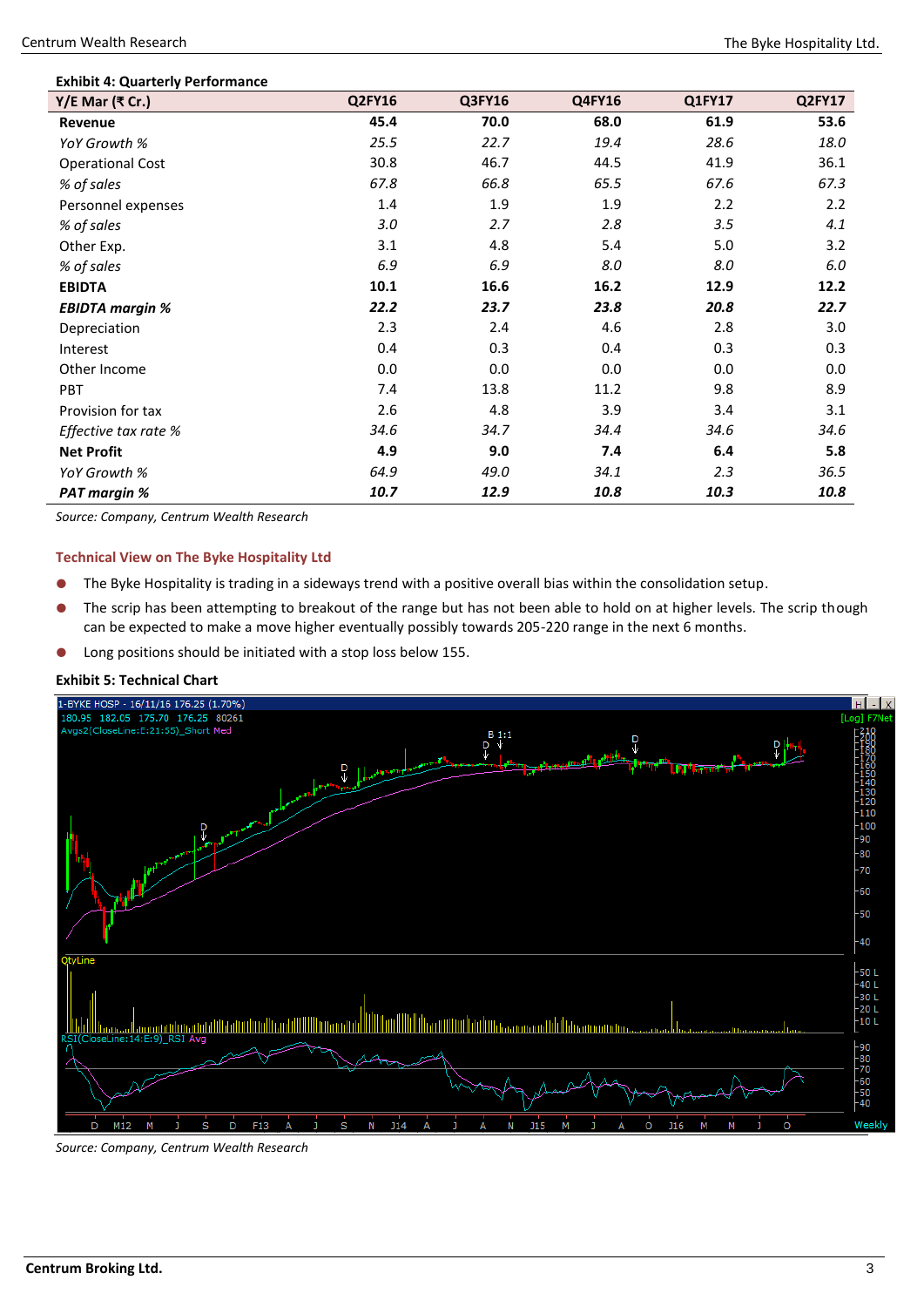# **Financials**

# **Income Statement**

| Y/E Mar (₹ Cr)          | <b>FY14</b> | <b>FY15</b> | <b>FY16</b> | <b>FY17E</b> | <b>FY18E</b>   |
|-------------------------|-------------|-------------|-------------|--------------|----------------|
| Revenue                 | 156         | 181         | 232         | 307          | 416            |
| Growth %                | 54.3        | 16.5        | 27.6        | 32.5         | 35.5           |
| <b>Operational Cost</b> | 9           | 14          | 16          | 19           | 26             |
| % of sales              | 6.0         | 7.9         | 6.8         | 6.3          | 6.3            |
| Personnel expenses      | 3.2         | 3.8         | 6.3         | 6.8          | 9.3            |
| % of sales              | 2.1         | 2.1         | 2.7         | 2.2          | 2.2            |
| Other Exp.              | 115         | 126         | 157         | 211          | 283            |
| % of sales              | 73.6        | 69.5        | 67.7        | 68.8         | 68.1           |
| <b>EBIDTA</b>           | 29          | 37          | 53          | 69           | 97             |
| <b>EBIDTA margin %</b>  | 18.3        | 20.5        | 22.7        | 22.6         | 23.4           |
| Depreciation            | 5           | 10          | 12          | 14           | 16             |
| Interest                | 2.1         | 1.8         | 1.5         | 1.0          | 0.8            |
| Other Income            | 0.1         | 0.1         | 0.1         | 0.1          | $\overline{2}$ |
| PBT                     | 21          | 25          | 40          | 55           | 82             |
| Provision for tax       | 5           | 5           | 14          | 19           | 28             |
| Effective tax rate %    | 25.2        | 21.0        | 34.6        | 34.5         | 34.5           |
| <b>Net Profit</b>       | 16          | 20          | 26          | 36           | 54             |
| Growth %                |             | 26.1        | 29.5        | 38.1         | 50.1           |
| PAT margin %            | 10.2        | 11.0        | 11.2        | 11.7         | 12.9           |

*Source: Company, Centrum Wealth Research*

# **Balance Sheet**

| Y/E Mar (₹ Cr)              | <b>FY14</b>    | <b>FY15</b>    | <b>FY16</b> | <b>FY17E</b> | <b>FY18E</b>   |
|-----------------------------|----------------|----------------|-------------|--------------|----------------|
| Share capital               | 20             | 40             | 40          | 40           | 40             |
| Reserves & surplus          | 65             | 60             | 81          | 110          | 153            |
| Shareholder's fund          | 85             | 100            | 121         | 150          | 193            |
| Loan fund                   | 12             | 10             | 8           | 6            | 5              |
| Deferred tax liability      | 5              | 5              | 7           | 7            | $\overline{7}$ |
| Total cap. employed         | 102            | 115            | 136         | 163          | 205            |
| Net fixed assets            | 82             | 81             | 87          | 96           | 105            |
| Investments                 |                |                |             |              |                |
| Cash and bank               | $\overline{2}$ | $\overline{2}$ | 3           | 3            | 13             |
| Inventories                 | 6              | 6              | 6           | 9            | 12             |
| <b>Debtors</b>              | 11             | 14             | 18          | 25           | 37             |
| Loans and advances          | 25             | 33             | 45          | 73           | 97             |
| <b>Total current assets</b> | 43             | 55             | 72          | 111          | 160            |
| Current lia. and prov.      | 23             | 21             | 24          | 44           | 61             |
| Net current assets          | 20             | 34             | 49          | 66           | 99             |
| <b>Total assets</b>         | 102            | 115            | 136         | 163          | 205            |

*Source: Company, Centrum Wealth Research*

# **Cash Flow**

| Y/E Mar (₹ Cr)               | <b>FY14</b>    | <b>FY15</b>    | <b>FY16</b>  | <b>FY17E</b> | <b>FY18E</b>   |
|------------------------------|----------------|----------------|--------------|--------------|----------------|
| Net Profit BeforeTax         | 21             | 25             | 40           | 55           | 82             |
| Depreciation                 | 5              | 10             | 12           | 14           | 16             |
| Others                       | $\overline{2}$ | $\overline{2}$ | $\mathbf{1}$ | $\mathbf{1}$ | (1)            |
| Change in working capital    | (4)            | (16)           | (14)         | (17)         | (24)           |
| Tax expenses                 | (5)            | (5)            | (14)         | (17)         | (29)           |
| Cash flow from Ops           | 20             | 16             | 25           | 35           | 45             |
| Capex                        | (9)            | (9)            | (15)         | (26)         | (25)           |
| Other investing activities   | (0.2)          | 0.0            | 0.1          | 0.1          | $\overline{2}$ |
| <b>Cash flow from Invest</b> | (9)            | (9)            | (15)         | (26)         | (23)           |
| <b>Borrowings</b>            |                |                |              |              |                |
| Dividend paid                | (5)            | (2)            | (2)          | (2)          | (1)            |
| Interest paid                | (2)            | (4)            | (5)          | (7)          | (10)           |
| Cash flow from financing     | (2.1)          | (1.6)          | (1.5)        | (1.0)        | (0.8)          |
| <b>Net Cash Flow</b>         | (10)           | (7)            | (8)          | (10)         | (12)           |

*Source: Company, Centrum Wealth Research*

| <b>Key Ratios</b>             |             |             |             |              |              |
|-------------------------------|-------------|-------------|-------------|--------------|--------------|
| Y/E Mar                       | <b>FY14</b> | <b>FY15</b> | <b>FY16</b> | <b>FY17E</b> | <b>FY18E</b> |
| Return ratios (%)             |             |             |             |              |              |
| <b>RoE</b>                    | 20.2        | 21.7        | 23.4        | 26.5         | 31.4         |
| <b>RoCE</b>                   | 24.8        | 26.2        | 34.3        | 39.0         | 45.9         |
| <b>Turnover Ratios (days)</b> |             |             |             |              |              |
| Inventory                     | 14.1        | 12.1        | 9.7         | 9.2          | 9.5          |
| Debtors                       | 26.5        | 24.9        | 25.0        | 25.1         | 27.2         |
| Creditors                     | 18.2        | 13.1        | 10.3        | 12.9         | 15.9         |
| Fixed asset turnover (x)      | 1.8         | 1.9         | 2.1         | 2.3          | 2.6          |
| Solvency Ratio (x)            |             |             |             |              |              |
| Debt-Equity                   | 0.1         | 0.1         | 0.1         | 0.0          | 0.0          |
| Interest coverage             | 11.2        | 15.0        | 27.4        | 54.4         | 101.7        |
| Per share (₹)                 |             |             |             |              |              |
| <b>EPS</b>                    | 4.0         | 5.0         | 6.5         | 8.9          | 13.4         |
| <b>BVPS</b>                   | 20.4        | 20.1        | 21.8        | 24.0         | 26.2         |
| <b>CEPS</b>                   | 17.2        | 22.6        | 28.8        | 39.3         | 57.8         |
| <b>Dividend Ratios</b>        |             |             |             |              |              |
| DPS $($ ₹)                    | 0.8         | 1.0         | 1.0         | 1.6          | 2.2          |
| Dividend Yield (%)            | 0.4         | 0.6         | 0.6         | 0.9          | 1.2          |
| Dividend Payout (%)           | 22.1        | 20.1        | 18.2        | 20.5         | 19.1         |
| Valuation (x)                 |             |             |             |              |              |
| P/E                           | 44.9        | 35.6        | 27.5        | 19.9         | 13.3         |
| P/BV                          | 8.7         | 8.9         | 8.2         | 7.4          | 6.8          |
| EV/EBIDTA                     | 25.3        | 19.4        | 13.7        | 10.3         | 7.2          |
| EV/Sales                      | 4.6         | 4.0         | 3.1         | 2.3          | 1.7          |

*Source: Company, Centrum Wealth Research*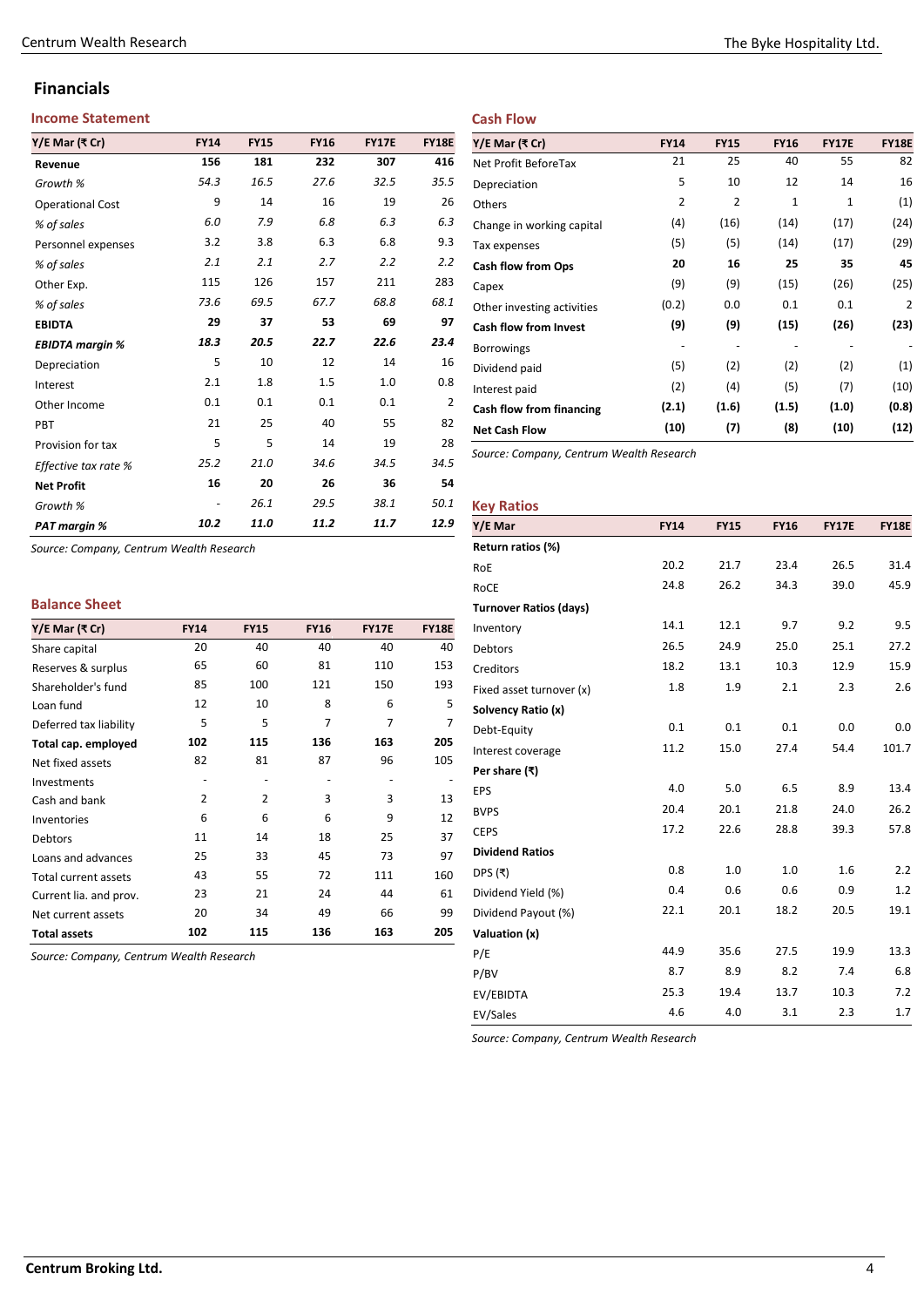# **Appendix**

#### **Disclaimer**

Centrum Broking Limited ("CBL") is a full-service, Stock Broking Company and a member of The Stock Exchange, Mumbai (BSE), National Stock Exchange of India Ltd. (NSE) and MCX-SX Stock Exchange Limited (MCX-SX). One of our group companies, Centrum Capital Ltd is an investment banker and an underwriter of securities. As a group Centrum has Investment Banking, Advisory and other business relationships with a significant percentage of the companies covered by our Research Group. Our research professionals provide important inputs into the Group's Investment Banking and other business selection processes.

Recipients of this report should assume that our Group is seeking or may seek or will seek Investment Banking, advisory, project finance or other businesses and may receive commission, brokerage, fees or other compensation from the company or companies that are the subject of this material/report. Our Company and Group companies and their officers, directors and employees, including the analysts and others involved in the preparation or issuance of this material and their dependants, may on the date of this report or from, time to time have "long" or "short" positions in, act as principal in, and buy or sell the securities or derivatives thereof of companies mentioned herein. CBL or its affiliates do not own 1% or more in the equity of this company Our sales people, dealers, traders and other professionals may provide oral or written market commentary or trading strategies to our clients that reflect opinions that are contrary to the opinions expressed herein, and our proprietary trading and investing businesses may make investment decisions that are<br>inconsistent with the recommendations expressed information inconsistent or different those made in this report. In reviewing this document, you should be aware that any or all of the foregoing, among other things, may give rise to or potential conflicts of interest. We and our Group may rely on information barriers, such as "Chinese Walls" to control the flow of information contained in one or more areas within us, or other areas, units, groups or affiliates of CBL. CBL and its affiliates do not make a market in the security of the company for which this report or any report was written. Further, CBL or its affiliates did not make a market in the subject company's securities at the time that the research report was published.

This report is for information purposes only and this document/material should not be construed as an offer to sell or the solicitation of an offer to buy, purchase or subscribe to any securities, and neither this document nor anything contained herein shall form the basis of or be relied upon in connection with any contract or commitment whatsoever. This document does not solicit any action based on the material contained herein. It is for the general information of the clients of CBL. Though disseminated to clients simultaneously, not all clients may receive this report at the same time. Centrum will not treat recipients as clients by virtue of their receiving this report. It does not constitute a personal recommendation or take into account the particular investment objectives, financial situations, or needs of individual clients. Similarly, this document does not have regard to the specific investment objectives, financial situation/circumstances and the particular needs of any specific person who may receive this document. The securities discussed in this report may not be suitable for all investors. The securities described herein may not be eligible for sale in all jurisdictions or to all categories of investors. The countries in which the companies mentioned in this report are organized may have restrictions on investments, voting rights or dealings in securities by nationals of other countries. The appropriateness of a particular investment or strategy will depend on an investor's individual circumstances and objectives. Persons who may receive this document should consider and independently evaluate whether it is suitable for his/ her/their particular circumstances and, if necessary, seek professional/financial advice. Any such person shall be responsible for conducting his/her/their own<br>investigation and analysis of the informatio this document.

The projections and forecasts described in this report were based upon a number of estimates and assumptions and are inherently subject to significant uncertainties and contingencies. Projections and forecasts are necessarily speculative in nature, and it can be expected that one or more of the estimates on which the projections and forecasts were based will not materialize or will vary significantly from actual results, and such variances will likely increase over time. All projections and forecasts described in this report have been prepared solely by the authors of this report independently of the Company. These projections and forecasts were not prepared with a view toward compliance with published guidelines or generally accepted accounting principles. No independent accountants have expressed an opinion or any other form of assurance on these projections or forecasts. You should not regard the inclusion of the projections and forecasts described herein as a representation or warranty by or on behalf of the Company, CBL, Centrum group, the authors of this report or any other person that these projections or forecasts or their underlying assumptions will be achieved. For these reasons, you should only consider the projections and forecasts described in this report after carefully evaluating all of the information in this report, including the assumptions underlying such projections and forecasts.

The price and value of the investments referred to in this document/material and the income from them may go down as well as up, and investors may realize losses on any investments. Past performance is not a guide for future performance. Future returns are not guaranteed and a loss of original capital may occur. Actual results may differ materially from those set forth in projections. Forward-looking statements are not predictions and may be subject to change without notice. We do not provide tax advice to our clients, and all investors are strongly advised to consult regarding any potential investment. CBL and its affiliates accept no liabilities for any loss or damage of any kind arising out of the use of this report. Foreign currencies denominated securities are subject to fluctuations in exchange rates that could have an adverse effect on the value or price of or income derived from the investment. In addition, investors in securities such as ADRs, the value of which are influenced by foreign currencies effectively assume currency risk. Certain transactions including those involving futures, options, and other derivatives as well as non-investment-grade securities give rise to substantial risk and are not suitable for all investors. Please ensure that you have read and understood the current risk disclosure documents before entering into any derivative transactions.

This report/document has been prepared by CBL, based upon information available to the public and sources, believed to be reliable. No representation or warranty, express or implied<br>is made that it is accurate or complete. completeness cannot be guaranteed. The opinions expressed in this document/material are subject to change without notice and have no obligation to tell you when opinions or information in this report change.

This report or recommendations or information contained herein do/does not constitute or purport to constitute investment advice in publicly accessible media and should not be reproduced, transmitted or published by the recipient. The report is for the use and consumption of the recipient only. This publication may not be distributed to the public used by the public media without the express written consent of CBL. This report or any portion hereof may not be printed, sold or distributed without the written consent of CBL.

The distribution of this document in other jurisdictions may be restricted by law, and persons into whose possession this document comes should inform themselves about, and observe, any such restrictions. Neither CBL nor its directors, employees, agents or representatives shall be liable for any damages whether direct or indirect, incidental, special or consequential including lost revenue or lost profits that may arise from or in connection with the use of the information.

This document does not constitute an offer or invitation to subscribe for or purchase or deal in any securities and neither this document nor anything contained herein shall form the basis of any contract or commitment whatsoever. This document is strictly confidential and is being furnished to you solely for your information, may not be distributed to the press or other media and may not be reproduced or redistributed to any other person. The distribution of this report in other jurisdictions may be restricted by law and persons into whose<br>possession this report comes should inform representation is made that this report is accurate or complete.

The opinions and projections expressed herein are entirely those of the author and are given as part of the normal research activity of CBL and are given as of this date and are subject to change without notice. Any opinion estimate or projection herein constitutes a view as of the date of this report and there can be no assurance that future results or events will be consistent with any such opinions, estimate or projection.

This document has not been prepared by or in conjunction with or on behalf of or at the instigation of, or by arrangement with the company or any of its directors or any other person. Information in this document must not be relied upon as having been authorized or approved by the company or its directors or any other person. Any opinions and projections contained herein are entirely those of the authors. None of the company or its directors or any other person accepts any liability whatsoever for any loss arising from any use of this document or its contents or otherwise arising in connection therewith.

CBL and its affiliates have not managed or co-managed a public offering for the subject company in the preceding twelve months. CBL and affiliates have not received compensation from the companies mentioned in the report during the period preceding twelve months from the date of this report for service in respect of public offerings, corporate finance, debt restructuring, investment banking or other advisory services in a merger/acquisition or some other sort of specific transaction.

As per the declarations given by his/her, research analyst and the author of this report and/or any of his/her family members do not serve as an officer, director or any way connected to the company/companies mentioned in this report. Further, as declared by his/her, he/she has not received any compensation from the above companies in the preceding twelve months. Our entire research professionals are our employees and are paid a salary. They do not have any other material conflict of interest of the research analyst or member of which the research analyst knows of has reason to know at the time of publication of the research report or at the time of the public appearance.

While we would endeavor to update the information herein on a reasonable basis, CBL, its associated companies, their directors and employees are under no obligation to update or keep the information current. Also, there may be regulatory, compliance or other reasons that may prevent Centrum from doing so.

Non-rated securities indicate that rating on a particular security has been suspended temporarily and such suspension is in compliance with applicable regulations and/or Centrum policies, in circumstances where CBL is acting in an advisory capacity to this company, or any certain other circumstances.

This report is not directed to or intended for distribution to or use by, any person or entity who is a citizen or resident of or located in any locality, state, country or other jurisdiction where such distribution, publication, availability or use would be contrary to law or regulation or which would subject Centrum Broking Limited or its group companies to any registration or licensing requirement within such jurisdiction. Specifically, this document does not constitute an offer to or solicitation to any U.S. person for the purchase or sale of any financial instrument or as an official confirmation of any transaction to any U.S. person unless otherwise stated, this message should not be construed as official confirmation of any<br>transaction. No part of this document

The information contained herein is not intended for publication or distribution or circulation in any manner whatsoever and any unauthorized reading, dissemination, distribution or copying of this communication is prohibited unless otherwise expressly authorized. Please ensure that you have read "Risk Disclosure Document for Capital Market and Derivatives Segments" as prescribed by Securities and Exchange Board of India before investing in Indian Securities Market.